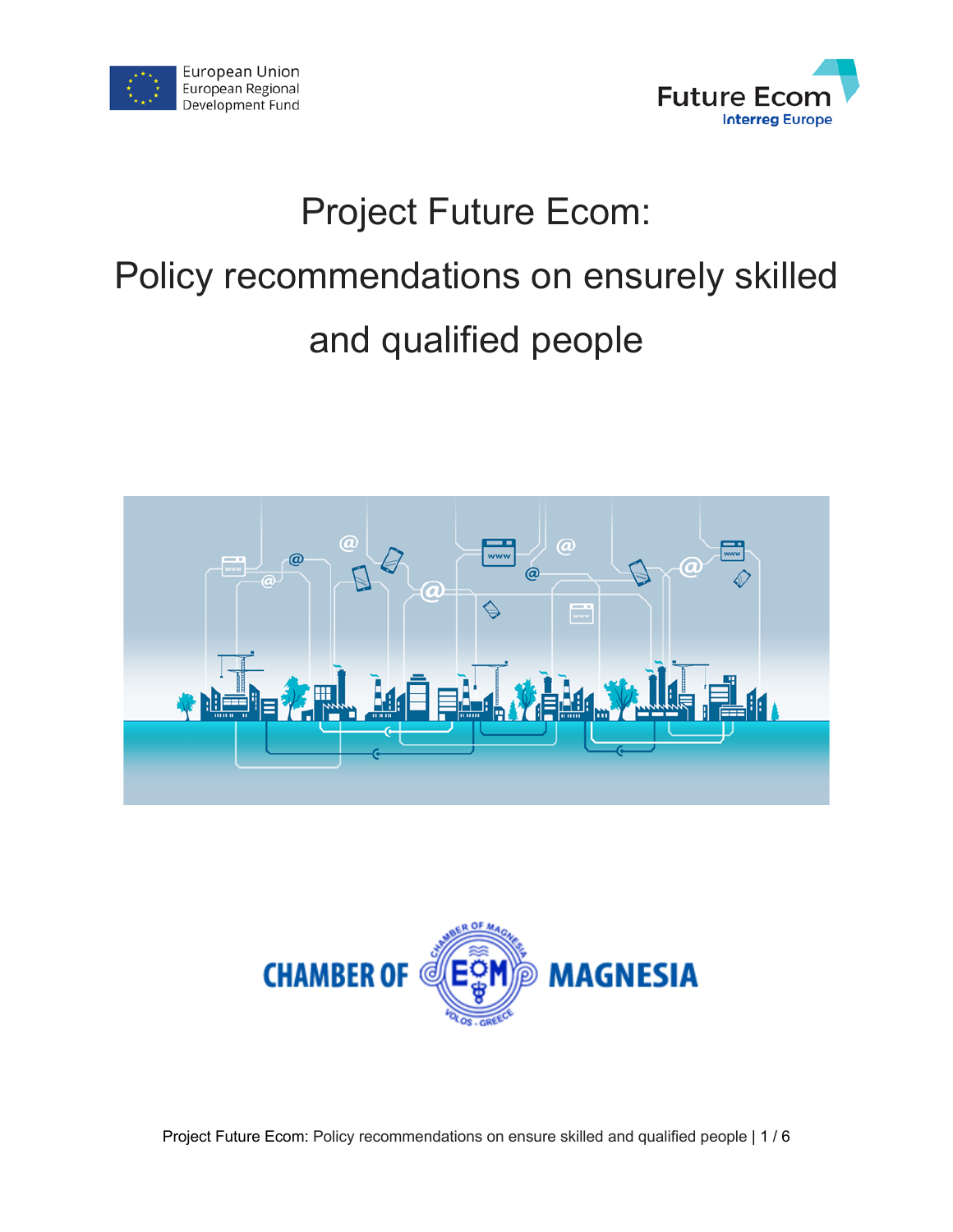



#### **Introduction**

Digitization has multiple, opposing effects on the labor market. On the one hand, it creates jobs by generating new business models, products and machines, as well as by reducing production costs. On the other hand, it also has the potential to destroy positions or tasks by eliminating or relocating them to countries with low labor costs. The most strongly affected are mediumskilled jobs, such as administrative support work, manufacturing or transportation. The overall balance, though, seems to be positive. Digitization also causes a shift in skills needs, employees increasingly need general and specialized digital skills to function in their new working environment.

## **Digitization profoundly changes the world of work:**

- What people do on the job
- How and where they work
- The skills that need to remain in employment in a changing world
- The type of career progression they may have

Digital skills are entering all areas of work and have become essential in fields such as medicine, entertainment, communication and trade. However, they have grown in importance not only because they transform existing jobs, but also because they also give rise to entirely new ones. There is a genuine fear of a digital skills gap created by the boom in the digital economy compared to the number of people trained to work in it. Unemployed people are particularly at risk as their re-entrance into the labor market is largely dependent on their digital skills and their capacity to acquire them.

## **Modern, digital skills need lifelong learning and modern work frameworks**

The logic that education should precede work can no longer serve the needs of employees and businesses. The evolution of technology, combined with the ways of working quickly devalues skills and creates the need for their constant renewal.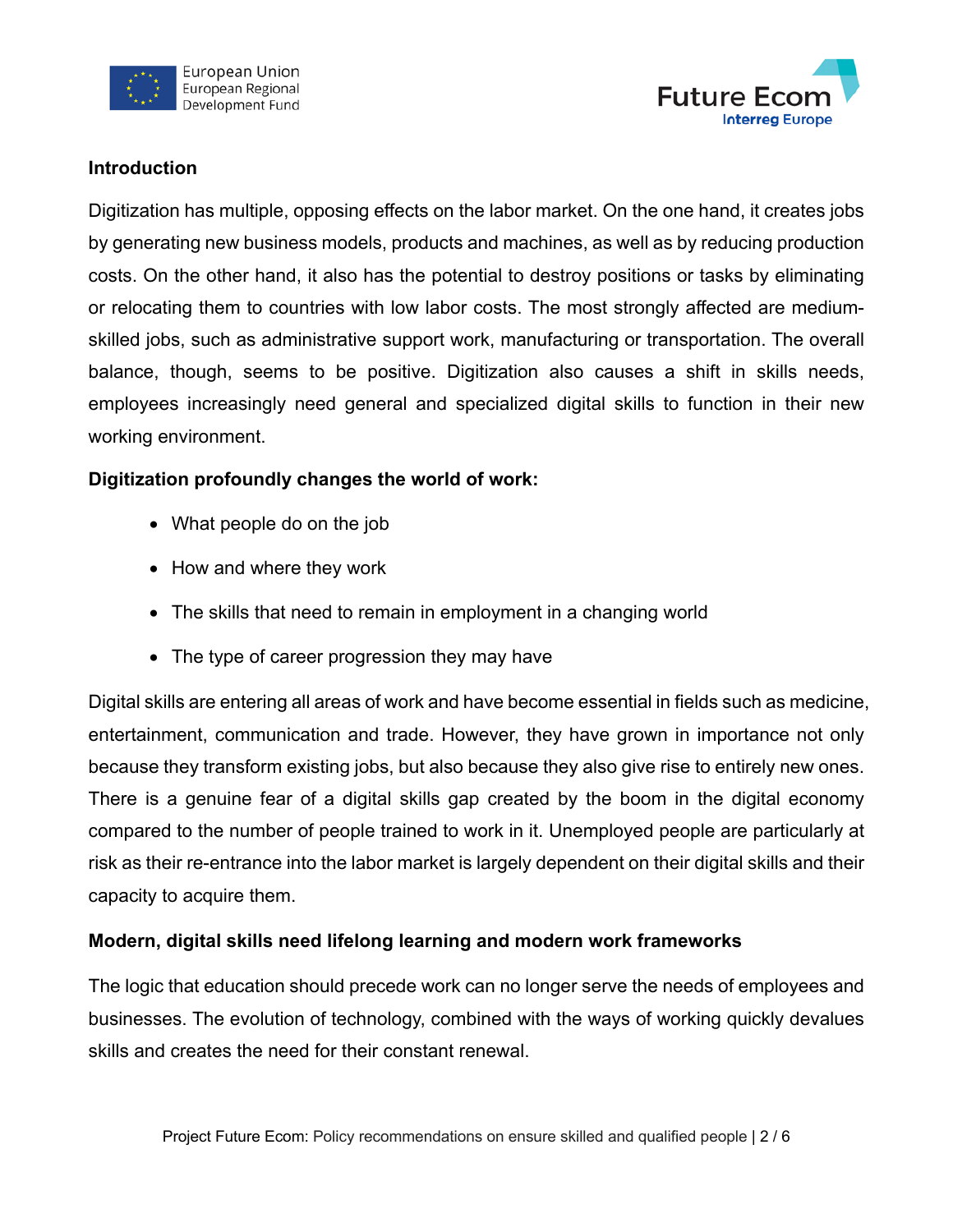



This constant adjustment is necessary throughout working life. Digital skills and work skills are important for the productive transformation of the economy.

#### **Digital Skills and Training**

According to the DESI 2019 index, Greece is among the countries where human resources lag in internet usage skills and advanced digital skills. In-house training is recognized as a critical pillar for improving the situation.

Greece has extremely poor performance, the lowest percentage in the EU, in in-house training with only 21.7% of businesses. The European average is over 72%. The shortage is more pronounced in small and medium-sized enterprises, while the highest rates of training are in the largest companies, but also the companies of intensive knowledge.



Digital Economy and Society Index (DESI) 2019 ranking

For businesses, however, training, and especially in-house, is even more important.

- Gives motivation to employees
- Increases productivity
- Improves skills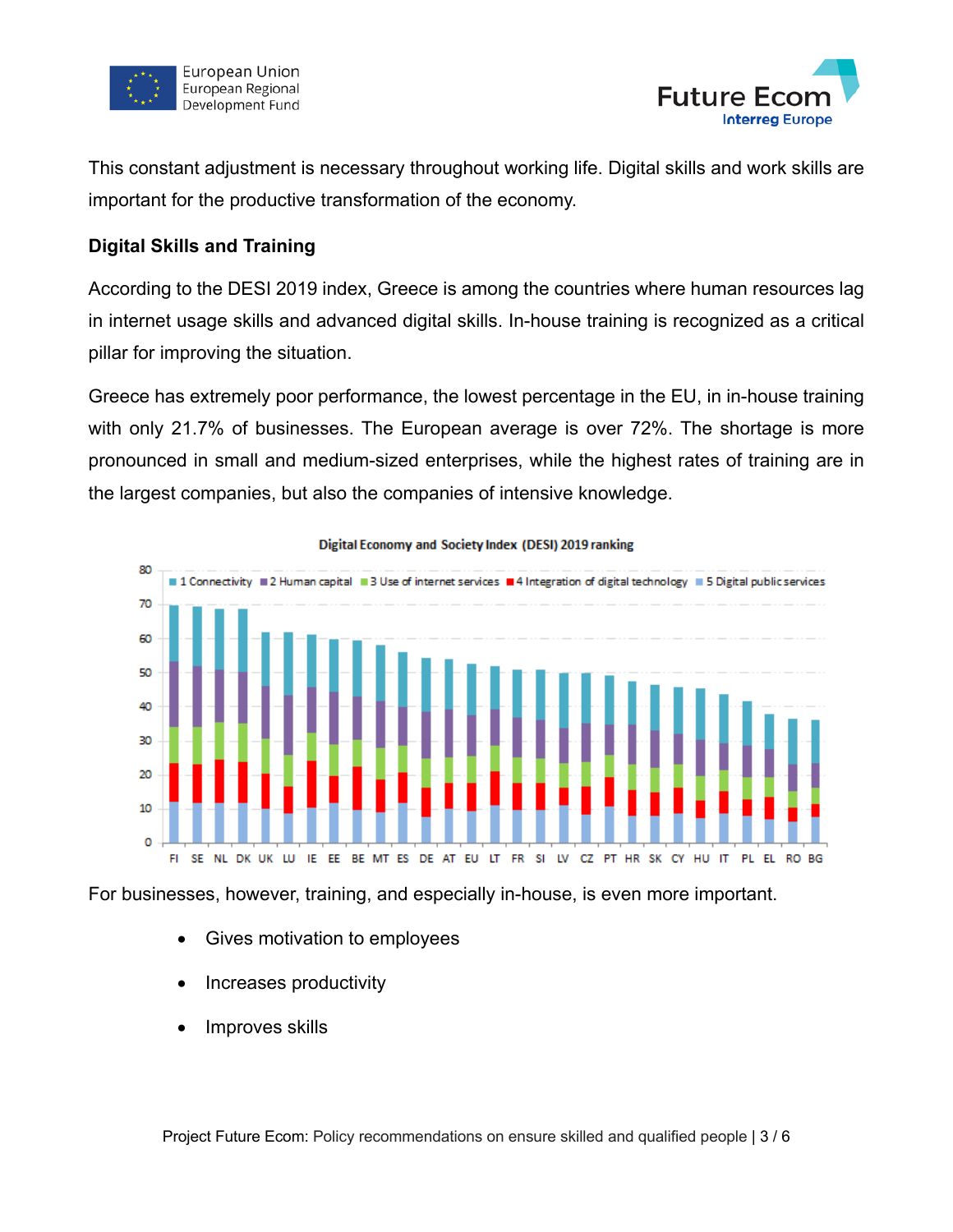



• Creates mutual benefits and constantly incorporates new ideas into the work environment, improving businesses' ability to change and innovate.

With the rapid technological changes, there are also needs for rapid adaptation. Investing in training is the key to creating and maintaining human resources with modern digital and other skills that are assets of dynamic businesses. They know the instant needs but also have every interest in constantly expanding their level of knowledge.

# **Suggestions for the organization and implementation of effective training programs for digital skills**

- Changes in curricula must reflect the changes that are taking place in professions due to technological developments. Particular emphasis should be given in the acquisition of digital knowledge and skills.
- Forecasting skills need to combine market data working with social dialogue. The institutional participation of the Social Partners in the forecast skills needs and planning training programs contributes significantly to avoiding skills mismatch.
- Cooperation between industries is essential for predicting skills needs that are beneficial to both employees and businesses.
- A major issue is informing businesses and employees about actions and training programs as well as providing effective support and guidance in the training of employees.
- A reliable mechanism for financing the training of employees can contribute to increasing participation in training programs. In various European countries, there are many alternative tools used for this purpose, such as the right to paid educational leave (under the current institutional framework or through collective agreements), individual training accounts, training funds, and so on.
- The individual training needs of employees sometimes do not coincide with the needs of businesses. Assessing the employee's knowledge and skills appropriate tools and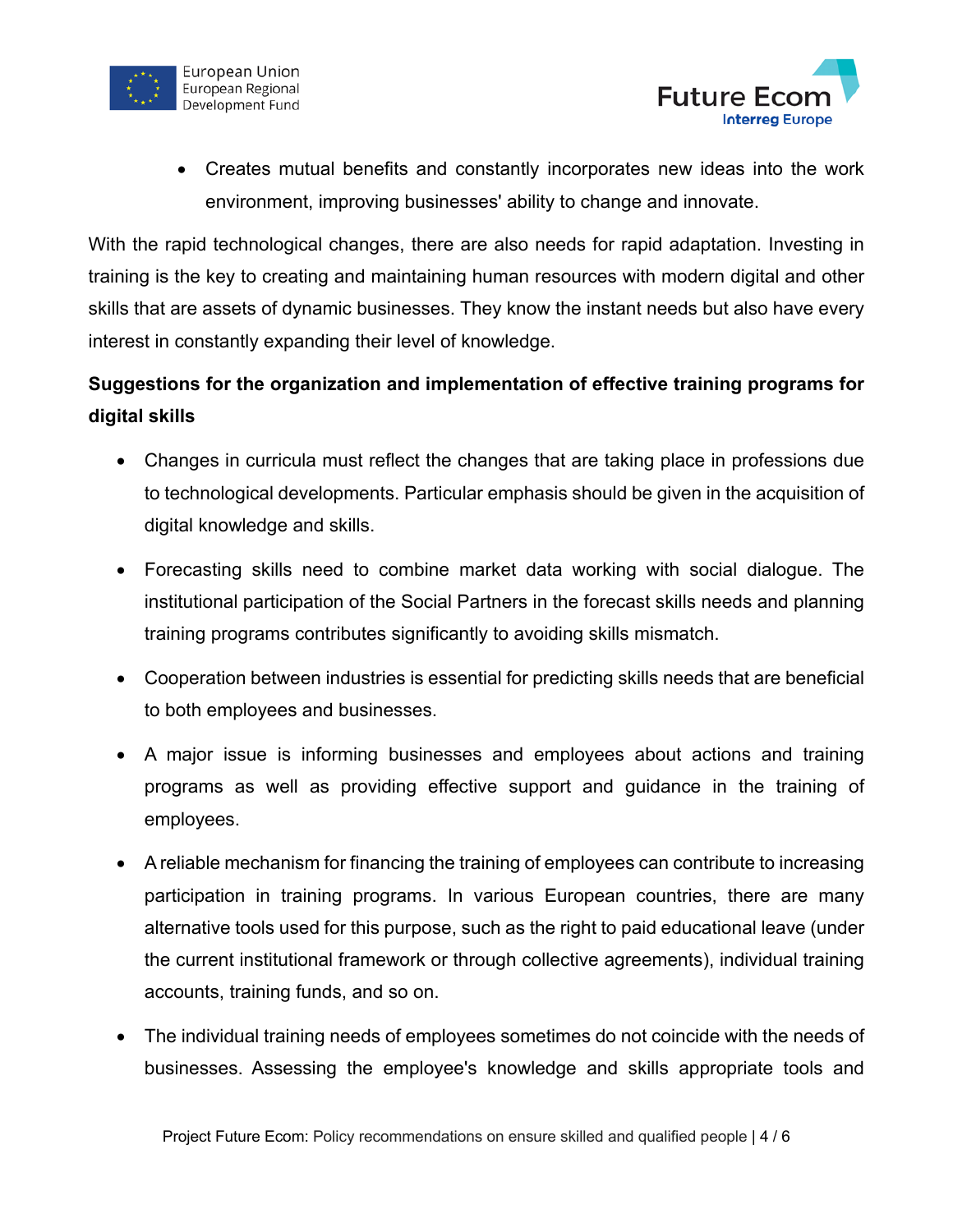



methods can target his needs in education and training, but in any case, the consent of the company is required. The Individual training accounts offer the opportunity to support the development employee's career.

- Employee training should be addressed as a whole through the strategy that companies are developing to harness their human resources. However, it should take care of a more specific approach to specific groups, such as low-skilled worker's qualifications, elderly employees, migrant employees, and so on.
- Further development of electronic tools for training programs is absolutely useful, especially for SMEs. Also, monitoring is a very important online course that allows employees training, regardless of working schedule.

#### **Conclusion**

The technological changes of the 4th Industrial Revolution offer new dynamics to the economy and create new employment and prosperity opportunities.

At the same time, they create new conditions and demands in the labor market, demand for new knowledge, new types of skills, demand for new professions and new frameworks for work and employment. These changes require action to improve employee training and cooperation on all fronts.

Human resources are an important advantage of the economic model. The knowledge and skills of human resources must be constantly upgraded to meet today's challenges and to provide benefits to employees, businesses, and the society in general. That is why education, training and lifelong learning have been confirmed as a European priority. We hold the declaration of the European Pillar of Social Rights.